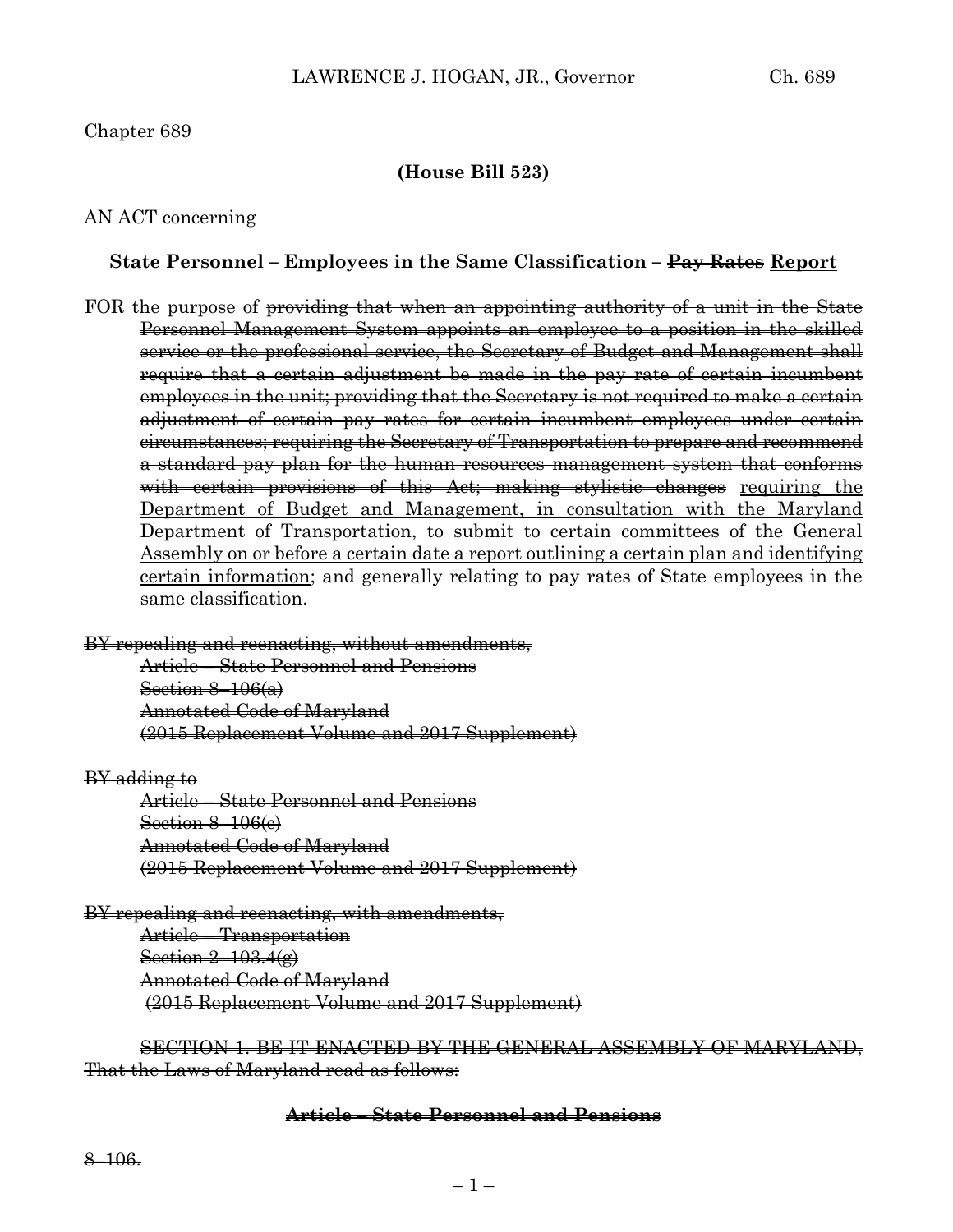(a) This section applies only to the Standard Pay Plan.

**(C) (1) EXCEPT AS PROVIDED IN PARAGRAPH (2) OF THIS SUBSECTION AND SUBJECT TO § 8–107 OF THIS SUBTITLE, WHEN AN APPOINTING AUTHORITY OF A UNIT IN THE STATE PERSONNEL MANAGEMENT SYSTEM APPOINTS AN EMPLOYEE TO A POSITION IN THE SKILLED SERVICE OR THE PROFESSIONAL SERVICE, THE SECRETARY SHALL REQUIRE THAT THE PAY RATE OF EACH INCUMBENT EMPLOYEE IN THE UNIT WHO IS IN THE SAME CLASSIFICATION AS, AND HAS A PAY RATE LOWER THAN, THE NEWLY APPOINTED EMPLOYEE BE ADJUSTED TO EQUAL THE PAY RATE OF THE NEWLY APPOINTED EMPLOYEE.**

**(2) THE SECRETARY IS NOT REQUIRED TO ADJUST THE PAY RATES OF INCUMBENT EMPLOYEES IN A UNIT IN THE SAME CLASSIFICATION UNDER PARAGRAPH (1) OF THIS SUBSECTION IF THE HIGHER PAY RATE OF THE EMPLOYEE NEWLY APPOINTED TO A POSITION IN THE SKILLED OR PROFESSIONAL SERVICE BY AN APPOINTING AUTHORITY IS BASED SOLELY ON A HIGHER LEVEL OF QUALIFICATION OR EXPERIENCE RELEVANT TO THE POSITION.**

### **Article – Transportation**

2–103.4.

(g) **(1)** In establishing a pay plan for the Department's human resources management system, the Secretary shall use the standard salary schedule adopted by the Secretary of Budget and Management pursuant to the budget.

**(2)** The Secretary shall prepare and recommend a standard pay plan for all classes of positions in the human resources management system that conforms to the provisions of §§ 8–101, 8–102, 8–104, 8–105, **8–106(C),** and 8–109 of the State Personnel and Pensions Article that govern the standard pay plan of the State.

**(3)** The Secretary shall have the same authority to implement a standard pay plan as is delegated to the Secretary of Budget and Management.

**(4)** Employees in the Department may not be paid salaries in excess of those paid to employees in substantially the same classifications in other State agencies.

SECTION 1. BE IT ENACTED BY THE GENERAL ASSEMBLY OF MARYLAND, That, on or before January 1, 2020, the Department of Budget and Management, in consultation with the Maryland Department of Transportation, shall submit to the Senate Budget and Taxation Committee and the House Appropriations Committee, in accordance with  $\S 2-1246$  of the State Government Article, a report that: